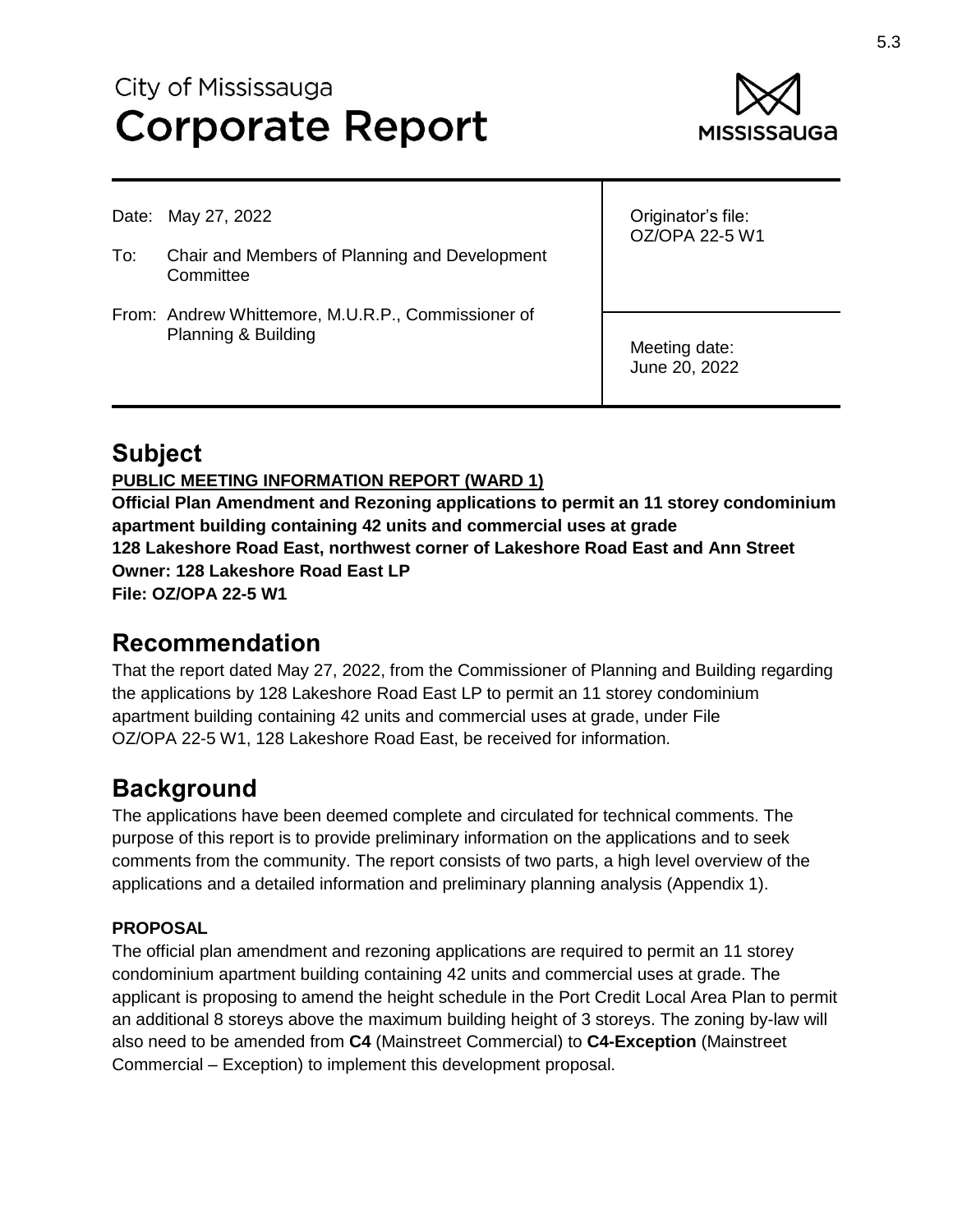During the ongoing review of these applications, staff may recommend different land use designations and zoning categories to implement the proposal.

### **Comments**

The subject property is located at the northwest corner of Lakeshore Road East and Ann Street within the Mainstreet Node Precinct of the Port Credit Community Node. The property is currently occupied by a two storey funeral home (Skinner & Middlebrook Funeral Home) and associated surface parking.



Aerial image of 128 Lakeshore Road East



Applicant's rendering of the proposed 11 storey condominium apartment building containing 42 units and commercial uses at grade

#### **LAND USE POLICIES AND REGULATIONS**

The *Planning Act* allows any person within the Province of Ontario to submit development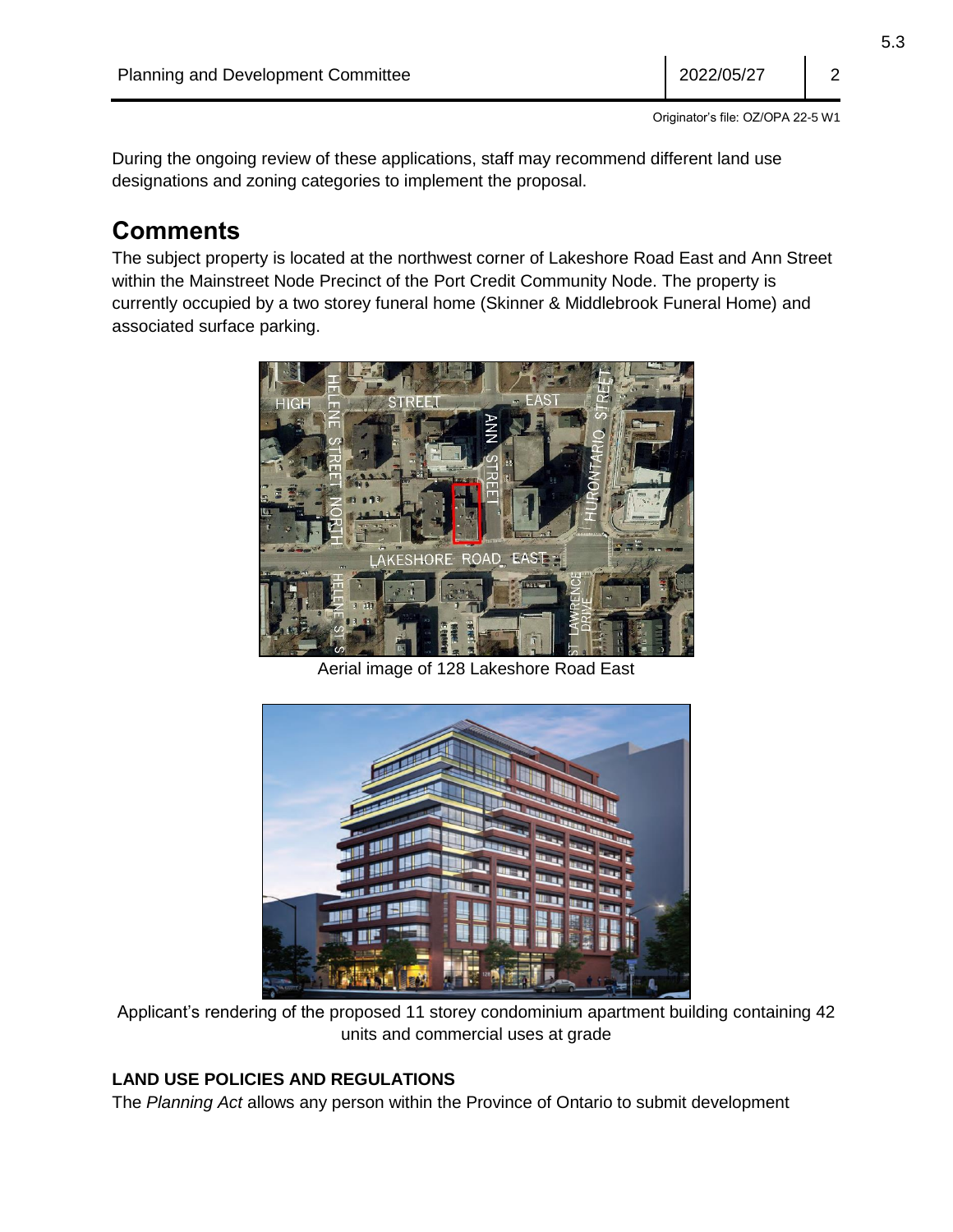Originator's file: OZ/OPA 22-5 W1

applications to the local municipality to build or change the use of any property. Upon submitting all required technical information, the municipality is obligated under the *Planning Act* to process and consider these applications within the rules set out in the Act.

The *Provincial Policy Statement* (PPS) establishes the overall policy directions on matters of provincial interest related to land use planning and development within Ontario. It sets out province-wide direction on matters related to the efficient use and management of land and infrastructure; the provision of housing; the protection of the environment, resources and water; and, economic development.

The *Growth Plan for the Greater Golden Horseshoe* (Growth Plan) builds upon the policy framework established by the PPS and provides more specific land use planning policies which support the achievement of complete communities, a thriving economy, a clean and healthy environment and social equity. The Growth Plan establishes minimum intensification targets and requires municipalities to direct growth to existing built-up areas and strategic growth areas to make efficient use of land, infrastructure and transit.

The *Planning Act* requires that municipalities' decisions regarding planning matters be consistent with the PPS and conform with the applicable provincial plans and the Region of Peel Official Plan (ROP). Mississauga Official Plan is generally consistent with the PPS and conforms with the Growth Plan, the *Greenbelt Plan*, the *Parkway Belt West Plan* and the ROP.

Conformity of this proposal with the policies of Mississauga Official Plan is under review.

Additional information and details are found in Appendix 1, Section 4.

#### **AGENCY AND CITY DEPARTMENT COMMENTS**

Agency and department comments are summarized in Appendix 1, Section 7.

## **Financial Impact**

All fees paid by developers are strictly governed by legislation, regulation and City by-laws. Fees are required to be paid prior to application approval, except where otherwise may be prescribed. These include those due to the City of Mississauga as well as any other external agency.

# **Conclusion**

All agency and City department comments have been received. The Planning and Building Department will make a recommendation on this project after the public meeting has been held and the issues have been resolved. The matters to be addressed include: provision of additional technical information including waste and stormwater management, the appropriateness of the proposed building height and setbacks, review of reduced parking standards, ensuring compatibility of the new building and community consultation and input.